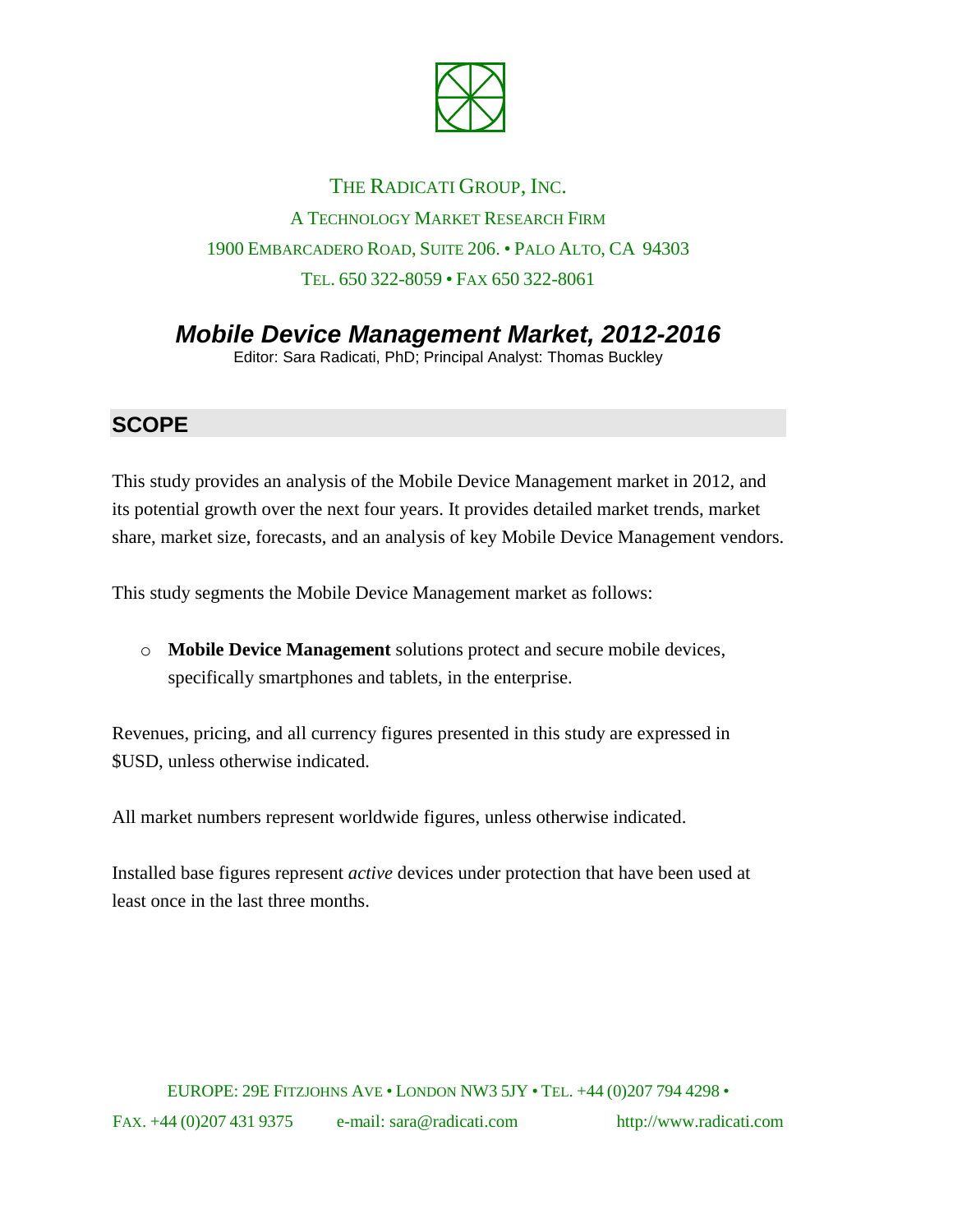## **METHODOLOGY**

The information and analysis in this report is based on primary research conducted by The Radicati Group, Inc. It consists of information collected from Mobile Device Management vendors and users within global corporations via interviews and surveys.

Secondary research sources have also been used, where appropriate, to cross-check the information collected. These include company annual reports and market size information from various market segments of the computer industry.

## **EXECUTIVE SUMMARY**

- Mobile devices have become very prevalent in the enterprise and allow employees to be more productive. The nature of mobile devices, however, makes them prone to loss or theft since they are frequently used outside an office setting. As a result, the protection of these devices is paramount since they often have the same access to corporate data that on-premises workstations have.
- The BYOD trend lets employees choose their preferred mobile device based on personal preference instead of selecting a device that is easiest to manage for a given enterprise, which makes securing mobile devices in the enterprise tough. Accordingly, enterprises must be able to control multiple mobile operating systems on their network since business users will never consistently adopt one platform. Further adding to the confusion, mobile devices are also constantly being replaced by employees as they upgrade to newer devices, lose their devices, or other reasons.
- Mobile Device Management (MDM) solutions manage device capabilities, data security, network connectivity, and other various aspects of mobile devices. The capabilities of MDM solutions are evolving very quickly as hardware and software for these devices are updated on a much more frequent basis than their users' workstation counterpart. While the core MDM functionality used to be about simple device management features, such as password enforcement, functionality has expanded to protect nearly every aspect of hardware and

Copyright  $\odot$  November 2012 The Radicati Group, Inc. Reproduction Prohibited 2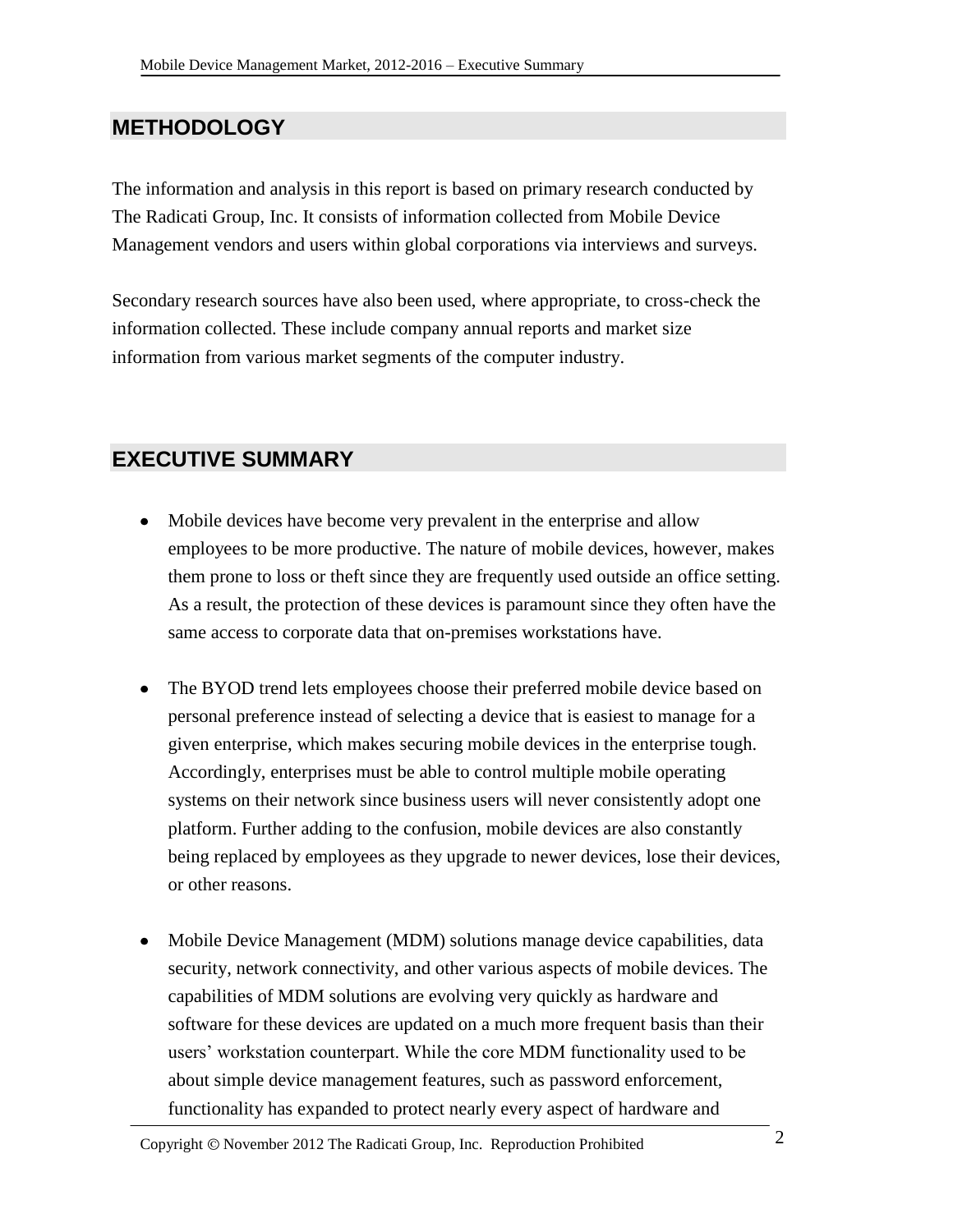software on a mobile device, such as access to device features (e.g cameras), email account setup, and app data security.

- The core MDM functionality, such as device wiping, device password enforcement, device password reset, and more, has been commoditized. There is little differentiation in this feature-set across MDM solutions. Differentiation arises in management interface, price, customer support, and other areas. Most MDM solutions, however, have also added a data or app security aspect that can also easily differentiate one MDM vendor from another.
- Most MDM solutions were originally designed to manage and protect smartphones, but they now have naturally evolved to embrace the management of tablets that often run the same or similar operating systems found on smartphones. Providing support for the latest mobile device is often a tall order since so many mobile devices in the enterprise are BYOD devices. Organizations are bound to have early adopters of a device that is not yet supported by the business' MDM solution. This rapidly changing environment of mobile devices, known as consumerization, has made their management much more difficult. As a result, many enterprises still dictate rules for bringing devices onto a network, either by device manufacturer or operating system.
- Large IT security vendors have slowly been introducing MDM capabilities into their offerings, but the majority of MDM solutions in the market are offered by pure-play vendors. Likewise, these pure-play MDM vendors have slowly been introducing new security features that extend functionality to the more traditional, stationary endpoints in the enterprise, such as laptops and desktops.
- Worldwide revenues for the MDM market will total \$525 million by year-end 2012. This figure is expected to grow to over \$1.1 billion by year-end 2016. This represents an average annual growth rate of about 21% over the next four years. Figure 1, shows the worldwide revenue for the Mobile Device Management market from 2012 to 2016.